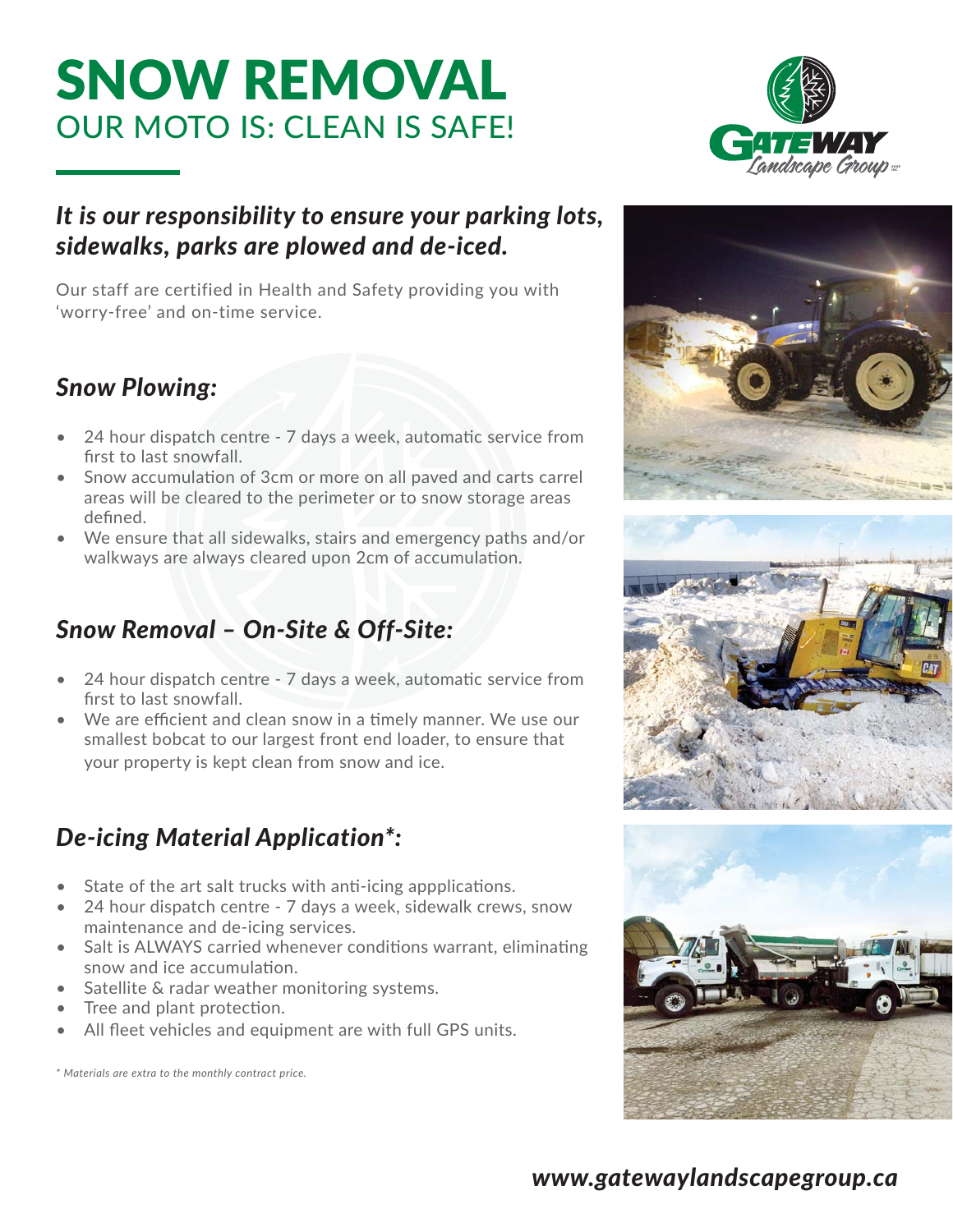### ANNUAL FLOWER DESIGNS OUR INNOVATIVE DESIGNS USING OUR TOOLS AND EXPERTISE

At Gateway Landscape Group we take our designs to the next level exceeding client's vision and expectation.

### *Our services include:*

- Conceptual designs and themes
- Designers work closely with customers to capture their vision.
- Working closely with customer's budget and time frame.
- Beautiful full colour flower creations.





## POWER SWEEPING & FLUSHING KEEPING IT REAL, IS KEEPING IT CLEAN

At Gateway Landscape Group, we provide extensive power sweeping & flushing services.

### *Our services include:*

- Spring Cleanup
- Power Sweeping
- **Sealing and Line Painting**
- Asphalt Repair
- Litter Pick-up

# IRRIGATION

### *Our services include:*

- 24hr Emergency Service
- System start up and winter shutdown
- Check electrical system and set controllers
- Pressure system, adjust and aim sprinkler heads
- Regular inspection throughout the season
- Repairs attended to quickly
- Rain sensor installation / water conservation
- Complete system installations



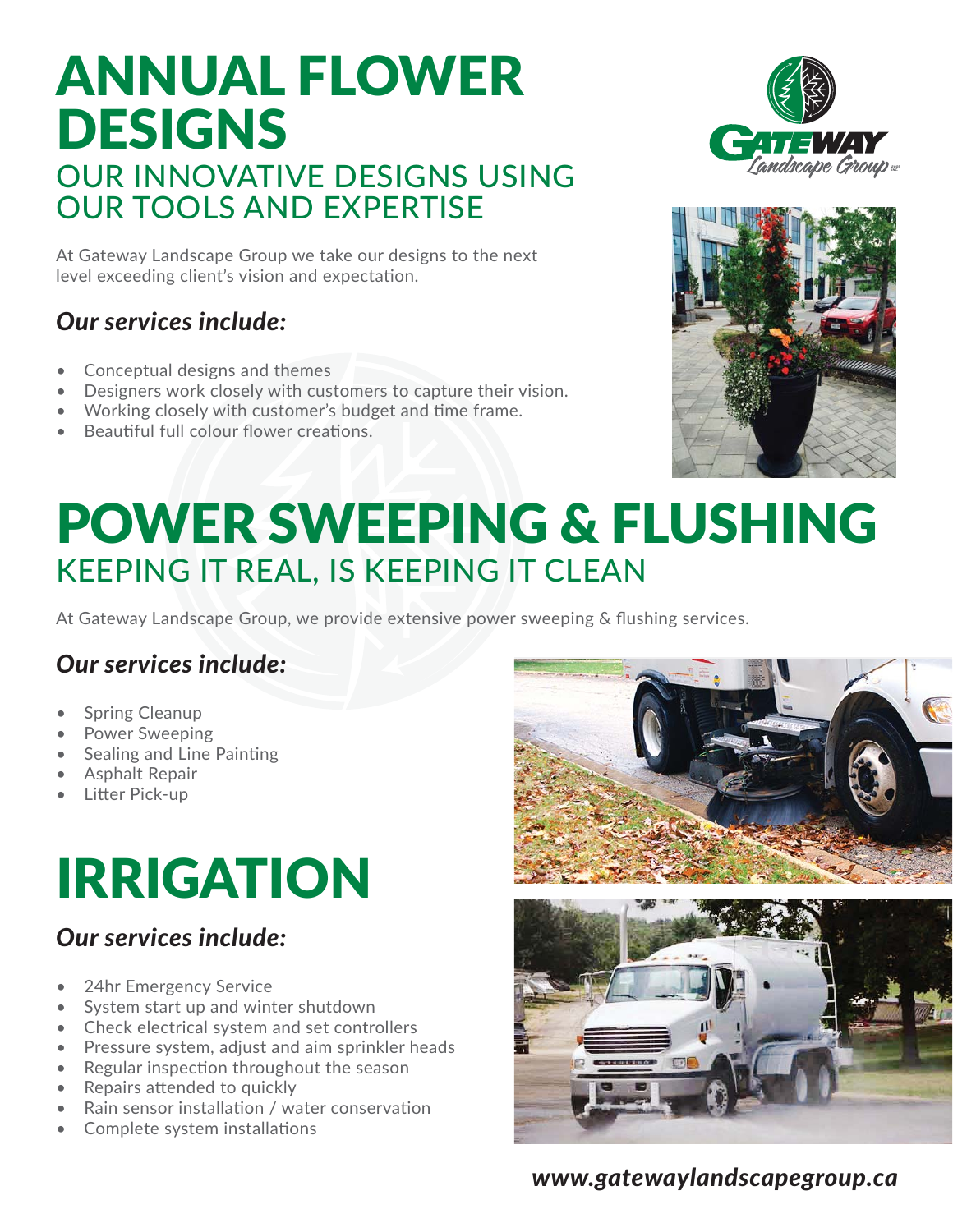## CONSTRUCTION / COMMERCIAL DEVELOPMENT WORKS



### OUR PROCESS IS EASY BECAUSE WE ARE EXPERIENCED & QUALIFIED!

Gateway Landscape Group is an established company in the industry of construction management. Our process is simple because we are experienced and qualified. We bring value to each project through our understanding of construction technology, cost control and time management. For each project that we acquire we provide and coordinate the planning, the permit process, the design, the tendering, and most importantly the construction.

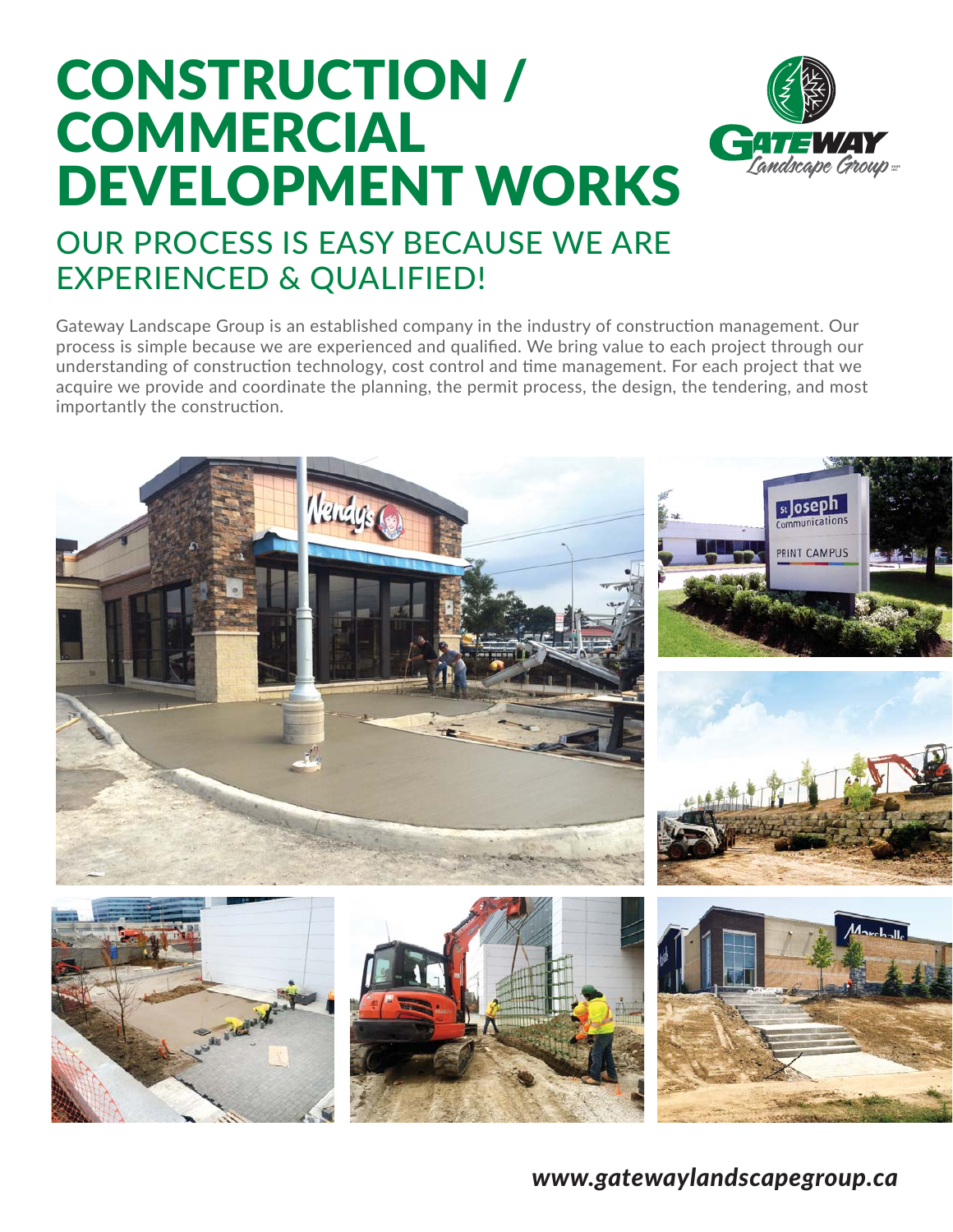## RESIDENTIAL DESIGN BUILD



### WE DON'T ONLY BUILD DESIGN, WE BUILD RELATIONSHIPS!

Gateway Landscape Group staff is comprised of a team of expert designers, estimators, project managers, site supervisors, and qualified trades specialized in residential, commercial, industrial, recreational, institutional and renovations projects. We have strong relationships with our designers, estimators, project managers, site supervisors, and trades and most importantly our customers!

### *Our process includes:*

- 1. Site Planning: Approval process by the local authorities.
- 2. Estimating: Providing transparent, competitive pricing.
- **3. Conceptual Architectural Design:** With the use of vision boards and 3D drawings, we bring your design dream to life.
- 4. Development and Creation: Full set of design and construction drawings, we pay attention to every detail pertaining to the project i.e. budget, implementation, and construction time lines.
- 5. Project Managers and Site Supervisors: We provide each project with experience and certified leaders in project management.

### *Your land is our canvas! Choose us to design your space!*